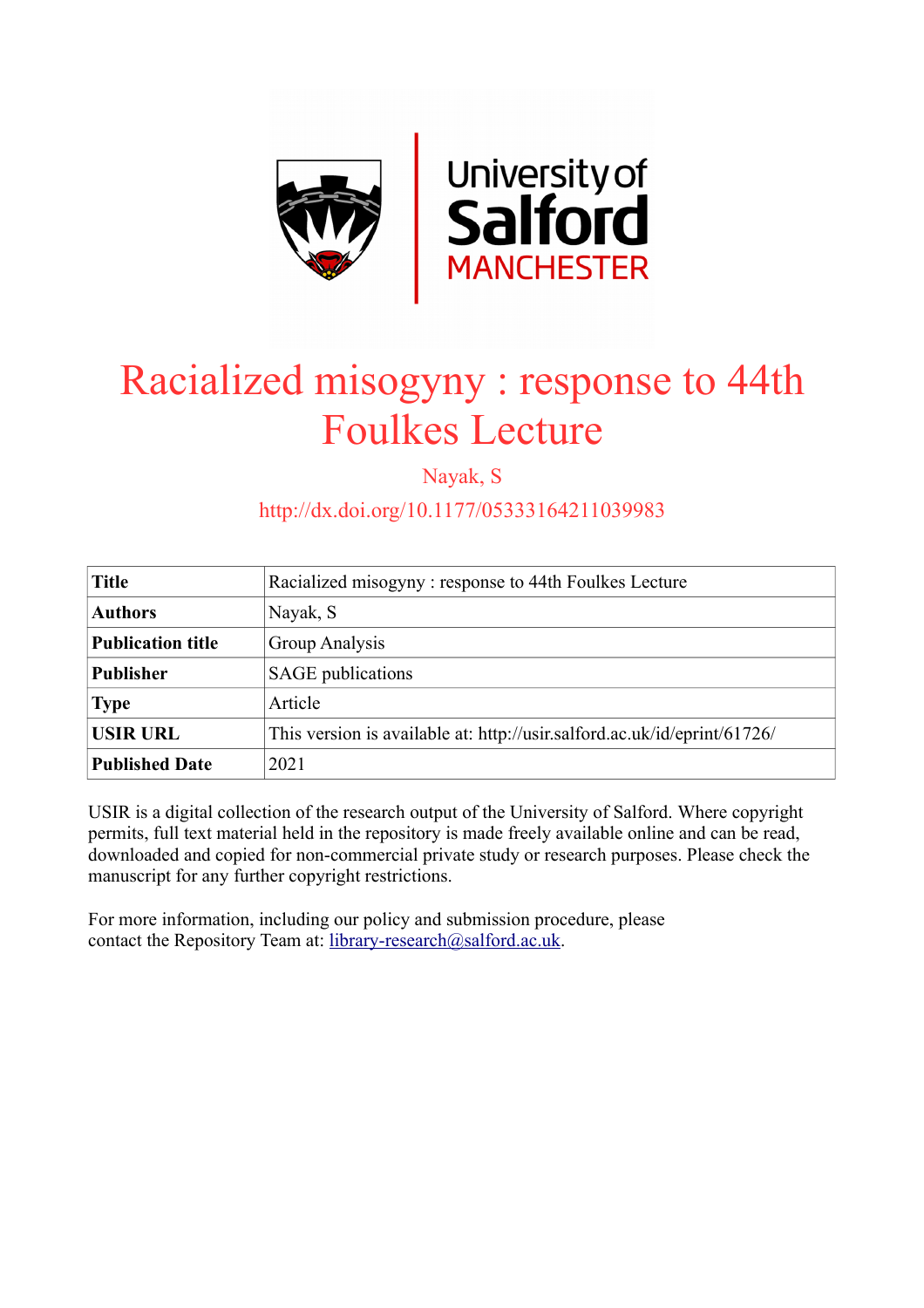Response



# Racialized misogyny: Response to 44th Foulkes Lecture

*Suryia Nayak*

*Key words: racism, misogyny, intersectionality, colonialism, asylum seekers, patriarchy*

# **Introduction**

The focus of my response is racialized misogyny. My main spotlights are:

- Misogyny is always intersectional.
- We are all implicated in racialized misogyny.

- Do not assume that group analysis is fit for purpose in racialized misogyny.

- A hospitality between 'Established' group analysis and 'Outsider' analysis is needed.

My focus on the interdependency of racism and misogyny takes up the intersectional imperative threaded through Sue Einhorn's 44th Foulkes Lecture, and her question of how

unconscious patriarchal formulations of group analytic theory, erases or disavows, what misogyny does to women. (Einhorn, 2021)

As an Indian Irish, queer woman of colour, working within groups of women of colour, Einhorn's spotlight takes on particular complexity.



<sup>©</sup> The Author(s), 2021. Article reuse guidelines: sagepub[.com/journals-permissions](https://uk.sagepub.com/en-gb/journals-permission)

<sup>1-8;</sup> DOI: 10.1177/05333164211039983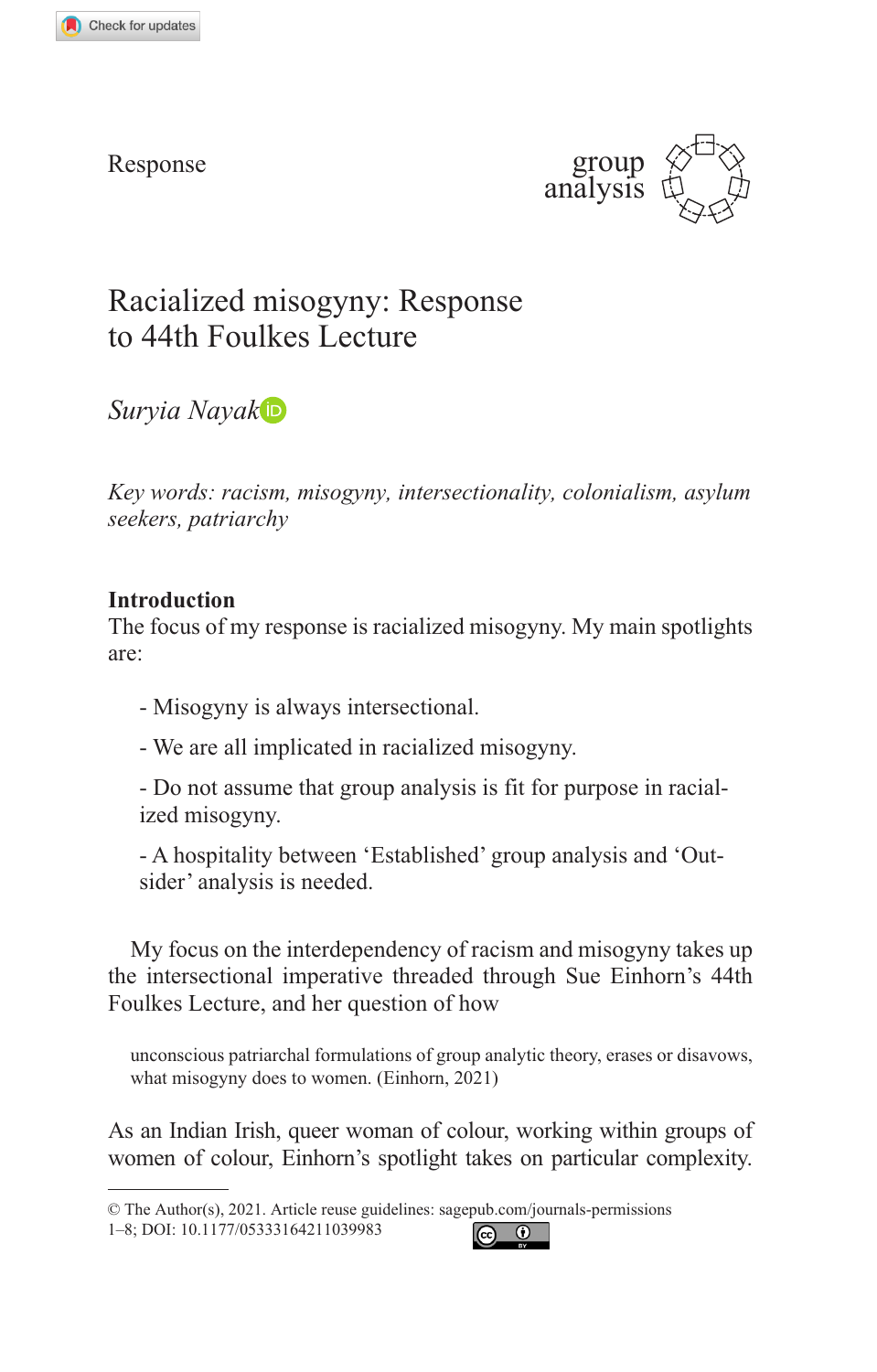# 2 *Group Analysis 54(4)*

We cannot separate racism from misogyny. The 'intersectional experience [of racial misogyny] is greater than the sum of racism and sexism' (Crenshaw, 1989: 140).

# **Racist misogynist psychic structures**

Foulkes' 'Basic Law of Group Dynamics' that there is

no clear-cut frontier between inside and outside. (Foulkes, 1990: 184),

takes on particular complexity when translated into:

racist [misogynist] social structures create racist [misogynist] psychic structures. (Oliver, 2001: 34)

The group analytic maxim is that the social penetrates to the core. So, the inevitable tension is, how do we practice and understand through our racist misogynist psyches? Group analytic practice depends on the extent to which we enable awareness of how

The unconscious mind is constantly scanning the external world in a very active way, seeking out events and situations which can be used to represent our internal situations. The unconscious is therefore making use of perceptions of the external world for *its own purposes*. These representations manage to both express and hide these inner situations—or become objects of projection. (Bell, 1998: 168, emphasis in original)

# **Political nature of group analysis**

How do we, in our group analytic practice and thinking attempt the task of interpreting the internal—external relation, as implicated (re) producers of racist misogyny?

These questions spotlight 'commitment to the political nature of group analysis' (Einhorn, 2021).

- Racialized misogyny spotlights the political of group analysis.

- Racialized misogyny spotlights intersectionality.

- Racialized misogyny spotlights commitment as a sustained action to counter our individual and collective complicity with racist patriarchy.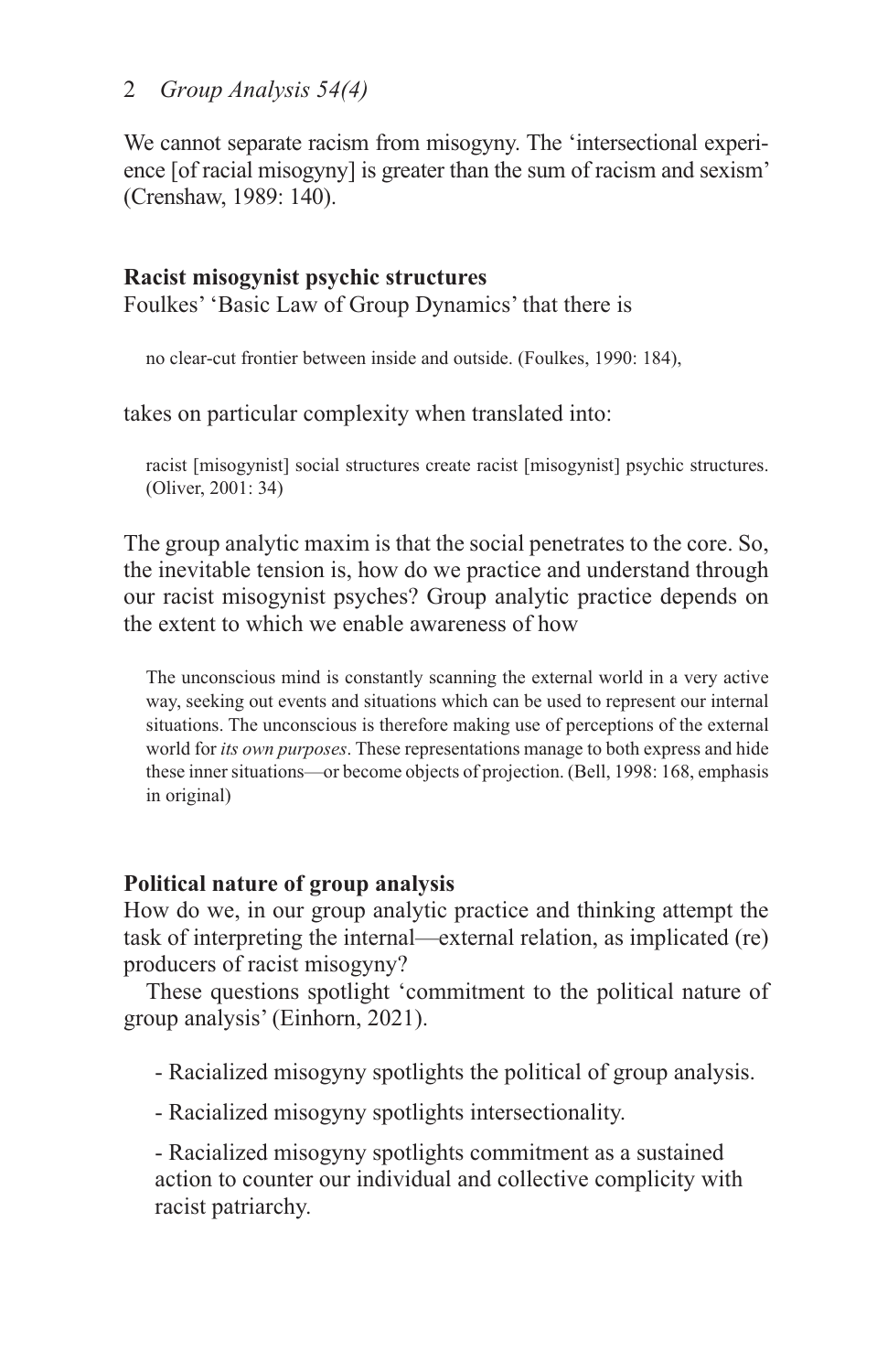Sustained action to counter racialized misogyny is much more than a hyper-vigilance of recognition. Given that we are all inevitably implicated in intersectional racist misogyny, it is inevitable that 'systems of segregation, ghettoization or colonization are replicated in analytic groups' (Aiyegbusi, 2021a, 2021b). The scaffolding that supports group analytic thinking and practices must grapple with the aporetic that emancipatory metanarratives are 'implicated in the narrative it criticizes' (Caselli, 2005: 105).

#### **Archetypal fetishes of Black and Asian women**

The ideas, language, clinical practice, organizational structures of international institutes of group analysis, have, and are, evolving in a social unconscious where the 'public persona' (Einhorn, 2021) of Black women is shaped by archetypal fetishes of 'mammies', 'sapphires', 'jezebels', and 'welfare queens' and 'smiling Aunt Jemimas on pancake mix boxes' (Hill Collins, 2000: 5; Byrd and Solomon, 2005; West, 2008), and archetypal fetishes of Asian women as 'dragon lady', 'lotus blossom' and 'china doll' (Lee, 2018), perpetuated by sell out performances of Madame Butterfly (Hwang and DiGaetani, 1989; Kondo, 1990: Poa, 1992). This year, on the 17th March 2021, the shooting of six Asian women in Atlanta was performative of the archetype of 'Suzie Wong, the prostitute with a heart of gold' (Mason, 1957; Lang, 2021; The Jakarta Post, 2021; Sloan, 2013).

#### **Disrupting essentialist constructions of gender and sexuality**

What does this mean for Black and Asian women group conductors? How does the splitting between good/bad; hyper-sexualized/asexualized; soiled/pure; heart/mind; and East/West, manifest in group analytic relational and structural dynamics? What tools does group analysis have to disrupt 'established' essentialist constructions of gender and sexuality and embrace indeterminate 'outsider' positions of transwomen, non-binary, and queer women of colour? These questions are pivotal to how we experience mothers, desire, sexuality, potency, aggression, and love—all of which are fundamental to group analysis and none of which are homogeneous.

#### **From generality to specificity**

My feminist activist practice to end violence against women and my training in group analysis has taught me the necessity of moving from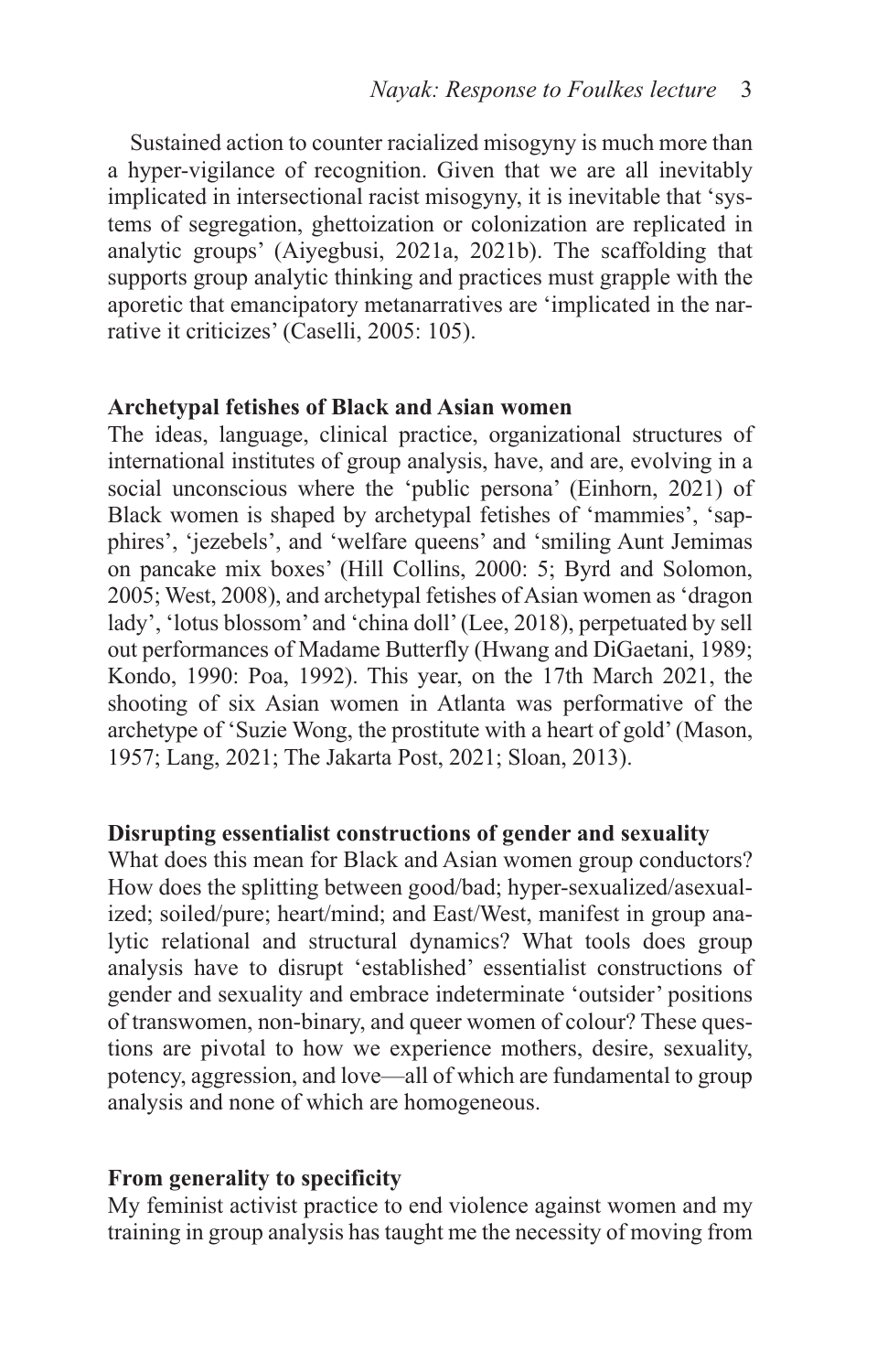speaking in generalities to naming the specificity of conscious and unconscious experience (Nayak, 2013).

Moving from generalities to specificity is fundamental to the 'transformation of silence into language and action' (Lorde, 1977).

I propose that group analytic concepts such as projective identification, countertransference and resonance must always (for it is always present) enable a naming of the nameless dread of racialized misogyny. The challenge is of using group analytic concepts implicated in racist misogyny, to enable a reparative naming of racist misogyny. Navigating the aporia of insider–outsider positions is what we do in group analysis—what I am doing here is naming the task in terms of racialized misogyny.

#### **Part-object objectification**

Let us take the psychoanalytic ideas of splitting and part-object relations and think of these in the context of wombs, breasts, vaginas, and objectification of bodies, whilst holding in mind that in the context of racialized misogyny, part of this objectification is the invisibility and silence about women of colour, women constructed as having a disability, non-binary, queer and transwomen. The use of psychoanalytic concepts of object-relations and splitting needs to account for the social unconscious part objectification phantasies of the presence and/or absence of wombs, breasts, and vaginas of women who do not fit dominant white, heteronormative, able-bodied constructions.

Part-object objectification of racialized wombs takes on a particular sharpness in the context of the mass forced sterilization of wombs of Black, Asian, Latino, Indigenous, Romani women (Balasundaram, 2011; Byrd and Solomon, 2005; Owens, 2017; Roke and Szilvasi, 2017; Threadcraft, 2017), including the current serialization of Muslim Uygur women in Xinjiang (Turdush, and Fiskesjö, 2021).

The idea of part-object takes on a particular sharpness in the context of racialized breasts ironed flat, racialized clitorises and labia cut off, and racialized vaginas sewn up leaving a small hole for urine and menstrual blood (Amahazion, 2021; Black, et al., 1995; Tremblay and Reedy, 2020). I could add the misogynist practices of forced marriage, child marriage (Nour, 2009), dowry violence (Rudd, 2001; Srivast, et al., 2021; Sharma, et al, 2005) and menstruation ostracization (Ingole, 2021). These experiences are in the matrix of groups I conduct with women of colour, and I/we need rigorous holding here.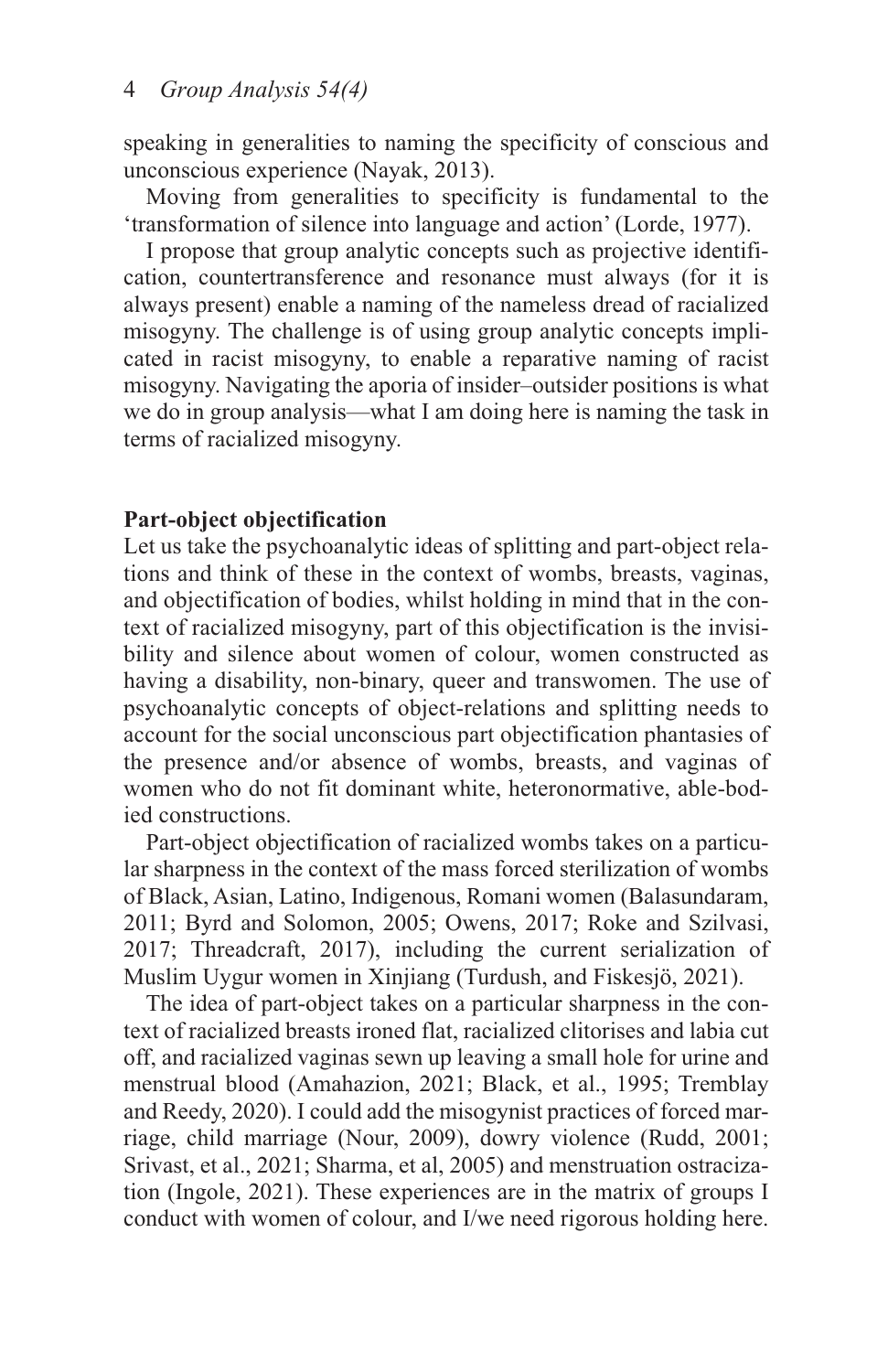The idea of identification between mother and daughter takes on particular sharpness in the context of a brown queer baby born from a white racist heteronormative uterus, suckling a white racist heteronormative breast (Nayak, 2021). What are the implications for the group matrix, where a patient and/or group conductor brings the 'intersectional experience of being the Black daughter of white mother, and/or white mother who maybe overtly racist' (Nayak, 2020: 456)?

#### **Theatres of the body are intersectional**

Theatres of the body are intersectional (McDougall, 1989; Tate, 2015)

Did *bad* mean *Black*? The endless scrubbing with lemon juice in the cracks and crevices of my ripening, darkening, body. And oh, the sins of my dark elbows and knees, my gums and nipples, the folds of my neck and the cave of my armpits! (Lorde, 1983:149, emphasis in original)

Are psychoanalytic ideas of somatization, and body (Hadar, 2019), fit for purpose in racialized misogyny? How would group analysis enable a reparative, liberatory deconstruction of the intersectionality of women's relationship to self and others?

On a broad level the query is about who and what are included in the practice, theory, and organizational structures of group analysis. How is group analysis responding to the ever changing social and racial demographic landscape? For example, in areas of the North West of England, where I live and work, international migration is the major influence on population growth, with 25% of the increase due to forced migration of asylum seekers. A context where issues of racialized misogyny are both the cause and consequence of forced displacement.

#### **Conclusion**

I propose that group analysis with women asylum seekers and with women intergenerationally forged in colonialism and slavery demonstrates that we cannot assume group analysis is fit for purpose in racialized misogyny.

I propose that a spotlight on intersectional racialized misogyny exposes the urgency for socio-economic, heart and mind hospitality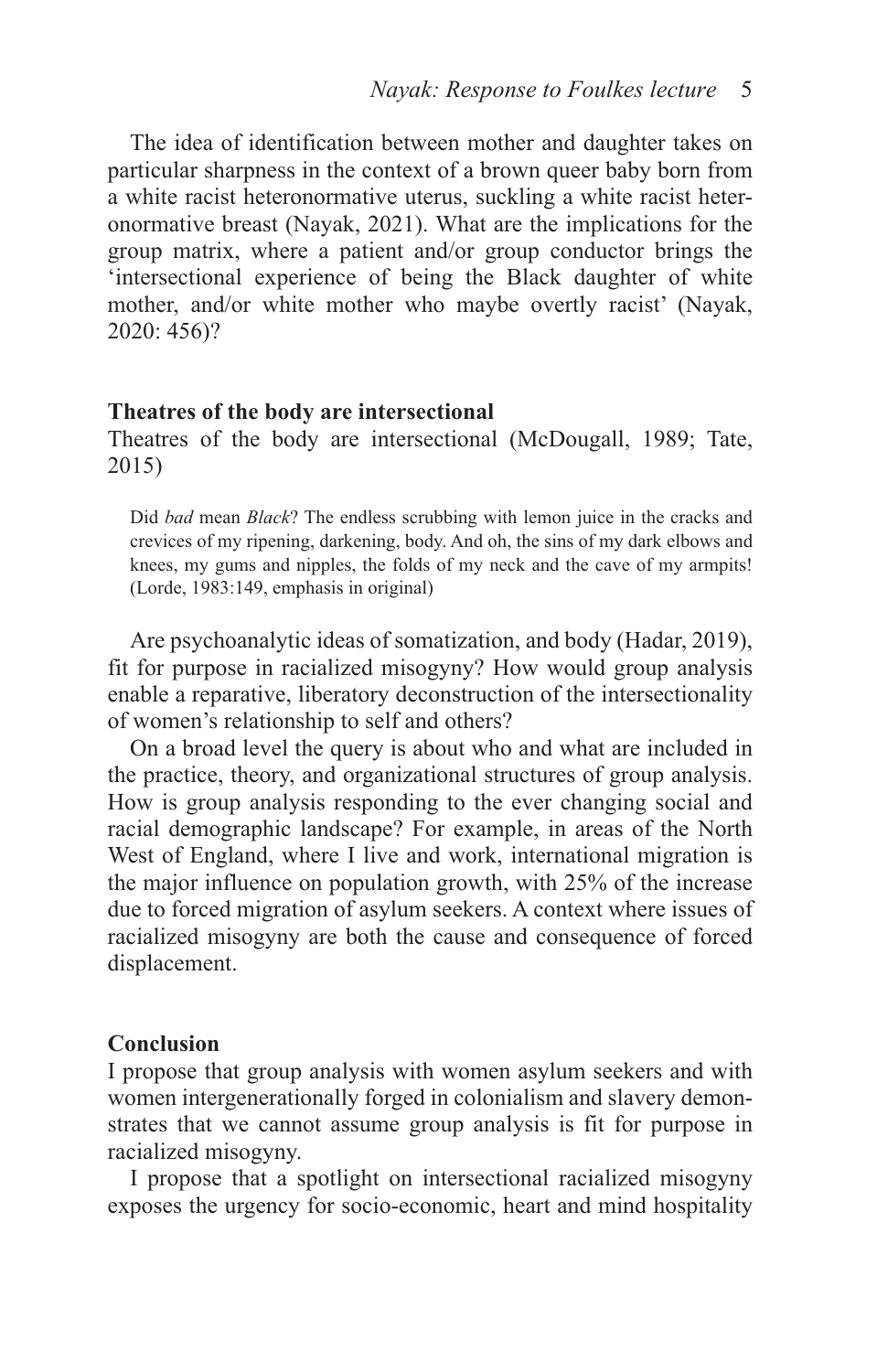between 'Established' group analysis and 'Outsider' analysis (Elias and Scotson, 1994).

I call for an unconditional hospitality to outsider intelligence of anti-colonial, Black feminist, critical race, and queer knowledge.

In terms of the 'critical chorus' and 'cage of emotions' (Einhorn, 2021) within group analysis generally, and in the context of intersectional racist misogyny specifically, I leave you with the words of Audre Lorde:

this territory between us feels new and frightening as well as urgent, rigged with detonating pieces of our individual racial histories which neither of us choose but which each of us bear the scars from. (Lorde, 1983: 162)

# **ORCID iD**

Suryia Nayak  $\Box$  <https://orcid.org/0000-0002-5940-1322>

## **References**

- Aiyegbusi A (2021a) The white mirror: Face to face with racism in group analysis part 1—mainly theory. *Group Analysis* doi: 10.1177/0533316421992315.
- Aiyegbusi A (2021b) The white mirror: Face to face with racism in group analysis part 2—mainly practice. *Group Analysis* doi: 10.1177/0533316421992438.
- Amahazion F (2021) Breast ironing: A brief overview of an underreported harmful practice. *Journal of global health* 11, 03055. [https://doi.org/10.7189/jogh.](https://doi.org/10.7189/jogh.11.03055) [11.03055](https://doi.org/10.7189/jogh.11.03055)
- Balasundaram S (2011) Stealing Wombs: Sterilization Abuses and Women's Reproductive Health in Sri Lanka's Tea Plantations. *Indian Anthropologist* 41(2): 57–78.
- Bell D (1998) External Injury and The Internal World. In: Garland C *Understanding Trauma*. London: Gerald Duckworth Press and Co.
- Black J, Debelle G, Gallard C and Walder R (1995) Female Genital Mutilation. In: Britain. *BMJ: British Medical Journal* 310(6994): 1590–1594.
- Byrd A and Solomon A (2005) *Naked: Black women bare all about their skin, hair, hips, lips, and other parts*. New York: Penguin.
- Caselli D (2005) *Beckett's Dantes: Intertextuality in the fiction and criticism*. Manchester: Manchester University Press.
- Crenshaw K (1989) Demarginalizing the Intersection of Race and Sex: A Black Feminist Critique of Antidiscrimination Doctrine, Feminist Theory and Antiracist Politics. *The University of Chicago Legal Forum. Feminism in the Law: Theory, Practice and Criticism*, pp. 139–167.
- Einhorn S (2021) From a woman's point of view. How internalized misogyny affects relationships between women. *Group Analysis* 54(4)
- Elias N and Scotson JL (1994) *The Established and the Outsiders: A Sociological Enquiry into Community Problems. Theory, Culture and Society*. London: Sage.
- Foulkes E (ed.) (1990) *Selected Papers of S.H. Foulkes: Psychoanalysis and Group analysis*. London: Karnac Books.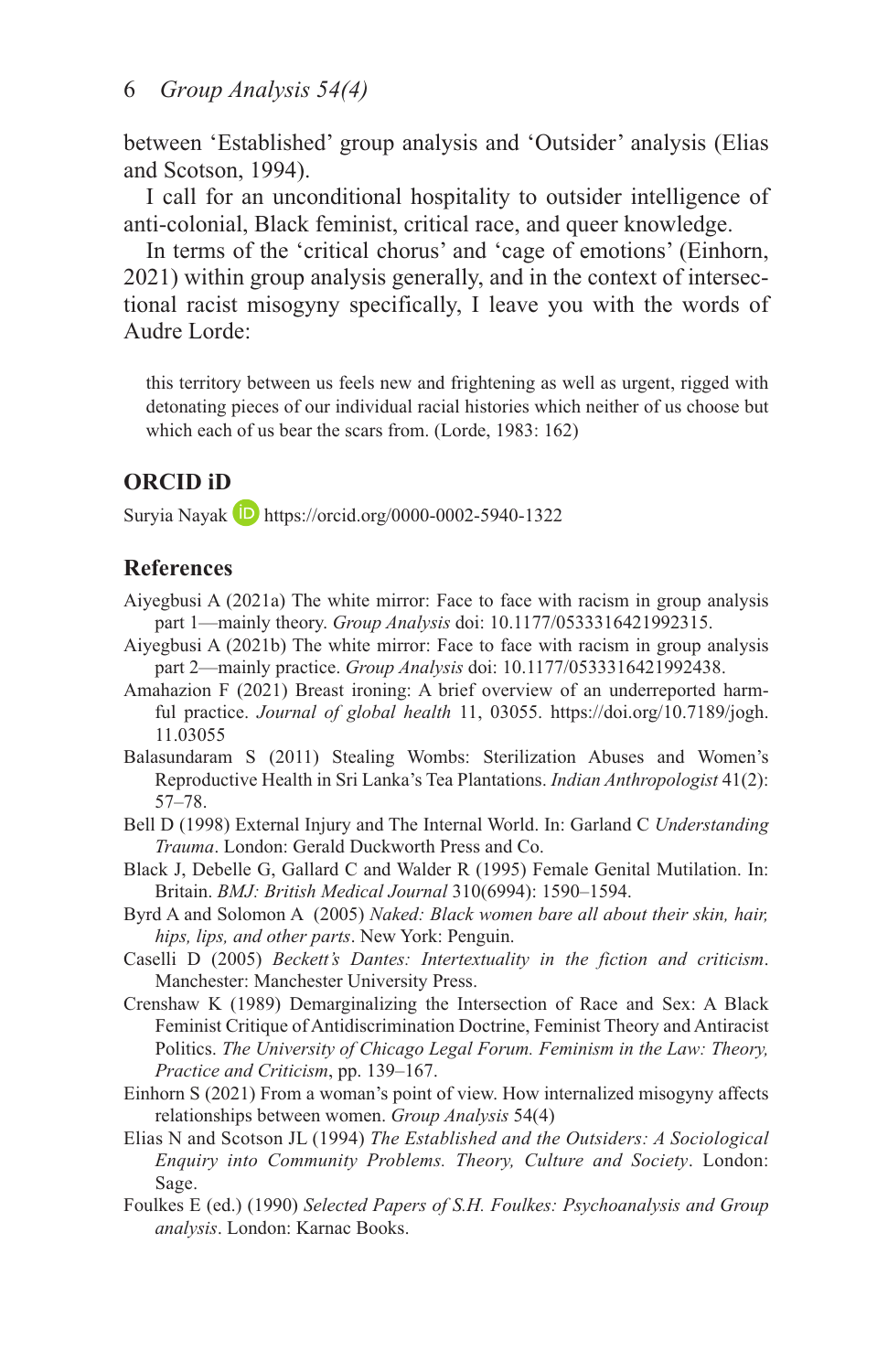- Hadar B (2019) The body in group analysis. *Group Analysis* [https://doi.org/](https://doi.org/10.1177/0533316419857055) [10.1177/0533316419857055](https://doi.org/10.1177/0533316419857055)
- Hill Collins P (2000) *Black Feminist Thought: Knowledge, Consciousness, and the Politics of Empowerment*, second edition. London: Routledge.
- Hwang D and DiGaetani J (1989) 'M. Butterfly': An Interview with David Henry Hwang. *TDR Tulane Drama Review* (1988-) 33(3): 141–153. doi:10.2307/1145993
- Ingole A (2021) Intra-caste Purity and Social Ostracization. In: *Caste Panchayats and Caste Politics in India*. Singapore: Palgrave Macmillan. [https://doi.](https://doi.org/10.1007/978-981-16-1275-6_4) [org/10.1007/978-981-16-1275-6\\_4](https://doi.org/10.1007/978-981-16-1275-6_4)
- Kondo D (1990) 'M. Butterfly': Orientalism, Gender, and a Critique of Essentialist Identity. *Cultural Critique* (16): 5–29. doi:10.2307/1354343.
- Lang C (2021) Hate Crimes Against Asian Americans Are on the Rise. Many Say More Policing Isn't the Answer. *Time*, 18 February, 2021 [\(https://time.com/5938482/](https://time.com/5938482/asian-american-attacks/) [asian-american-attacks/](https://time.com/5938482/asian-american-attacks/). (accessed 19 May 2021).
- Lee J (2018) 'East Asian "China Doll" or "Dragon Lady"?' *Bridges: An Undergraduate Journal of Contemporary Connections* 3(1).
- Lorde A (1977) The Transformation of Silence into Language and Action. In: Lorde A (1984) *Sister Outsider: Essays and Speeches*. Trumansburg: The Crossing Press, pp. 40–44.
- Lorde A (1983) Eye to Eye: Black Women, Hatred and Anger. In: Lorde A (1984) *Sister Outsider: Essays and Speeches*. Trumansburg: The Crossing Press, pp. 145–175.
- McDougall J (1989) *Theatres of the Body: A Psychanalytical Approach to Psychosomatic Illness*. London: free Association Books.
- Nayak S (2013) The Activism of Black Feminist theory in Confronting Violence Against Women: interconnections, Politics and Practice. In: Ines Testoni, Groterath A, Silvia Guglielmin M and Wieser M (eds) *Teaching against Violence reassessing the toolbox: Teaching with Gender. European Women's Studies in International and Interdisciplinary Classrooms*. Budapest and New York: The European Association for Gender Research, Education and Documentation. Utrecht and Central European University Press.
- Nayak S (2020) A response to: 'Intimate Others and the Othering of intimates: The gendered psycho-politics of the entangled relational' by Farhad Dalal (Dalal, 2020)'. *Group Analysis* 53(4): 451–462. doi: 10.1177/0533316420969592.
- Nayak S (2021) Black feminist intersectionality is vital to group analysis: Can group analysis allow outsider ideas in? *Group Analysis* doi: 10.1177/0533316421997767.
- Nour N M (2009) Child marriage: a silent health and human rights issue. *Reviews in obstetrics and gynaecology* 2(1): 51–56.
- Oliver K (2001) *Witnessing: Beyond Recognition*. Minneapolis: University of Minnesota Press.
- Owens D (2017) *Medical Bondage: Race, Gender, and the Origins of American Gynaecology*. Athens: University of Georgia Press. doi:10.2307/j.ctt1pwt69x
- Pao A (1992) The Critic and the Butterfly: Sociocultural Contexts and the 64 Rocío G Davis Reception of David Henry Hwang's M. Butterfly. *Amerasia Journal* 18(3): 1–16.
- Roke B and Szilvasi M (2017) Racism's cruelest cut: coercive sterilisation of Romani women and their fight for justice in the Czech Republic (1966–2016). *Open Democracy*, 24th January, 2017. [\(https://www.opendemocracy.net/en/can](https://www.opendemocracy.net/en/can-europe-make-it/racisms-cruelest-cut-coercive-sterilization-of-roman/)[europe-make-it/racisms-cruelest-cut-coercive-sterilization-of-roman/](https://www.opendemocracy.net/en/can-europe-make-it/racisms-cruelest-cut-coercive-sterilization-of-roman/) (accessed, 19th May 2021).